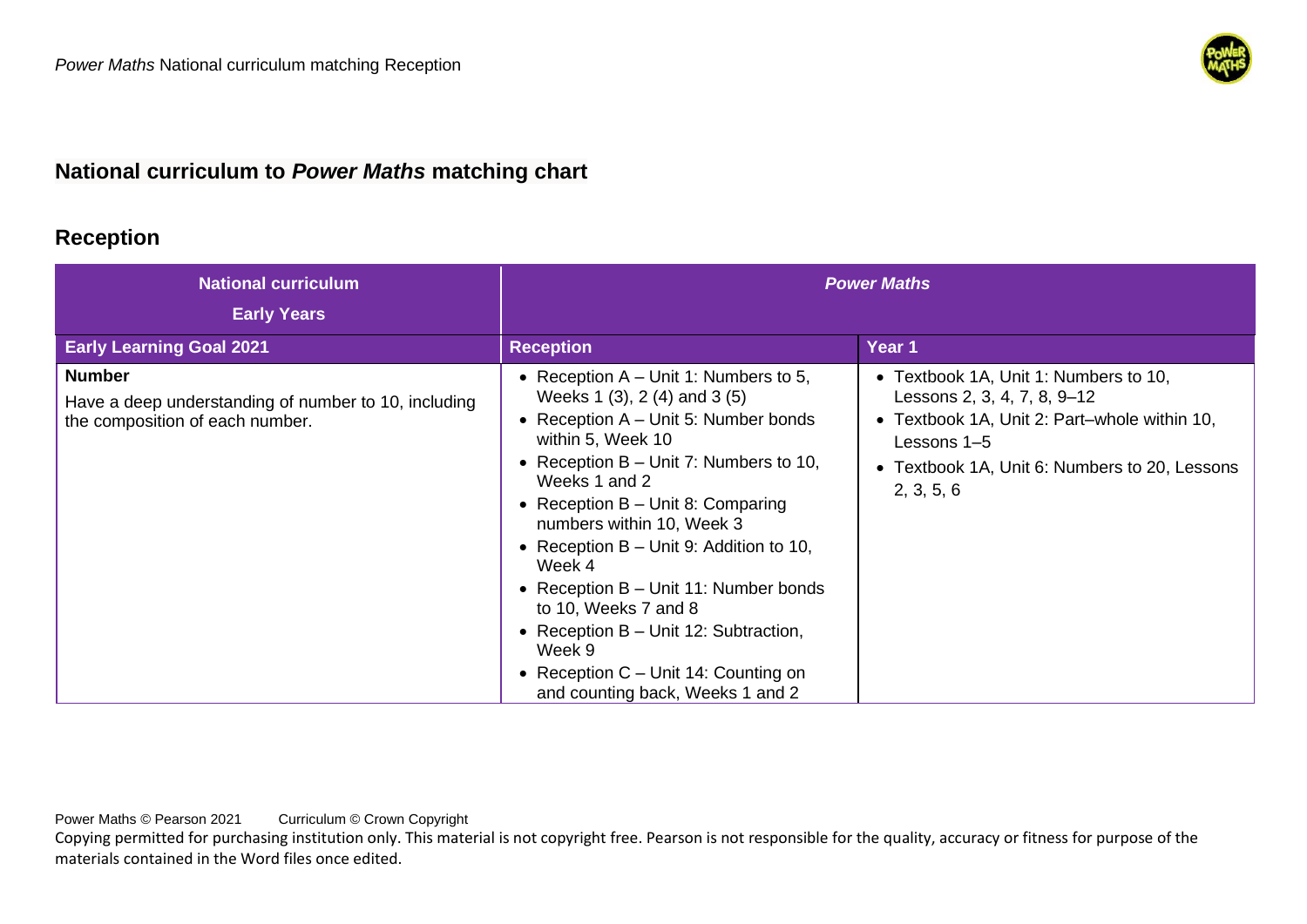

| <b>National curriculum</b>                                                                                | <b>Power Maths</b>                                                                                                                                                                                                                                                        |                                                                                                                                                                                                                                                                                     |
|-----------------------------------------------------------------------------------------------------------|---------------------------------------------------------------------------------------------------------------------------------------------------------------------------------------------------------------------------------------------------------------------------|-------------------------------------------------------------------------------------------------------------------------------------------------------------------------------------------------------------------------------------------------------------------------------------|
| <b>Early Years</b><br><b>Early Learning Goal 2021</b>                                                     |                                                                                                                                                                                                                                                                           | Year 1                                                                                                                                                                                                                                                                              |
| <b>Number</b><br>Subitise (recognise quantities without counting) up to 5.                                | <b>Reception</b><br>• Subitising is covered throughout Power<br>Maths Reception and is woven into all<br>lessons.                                                                                                                                                         | • Textbook 1A, Unit 1: Numbers to 10,<br>Lessons 2, 3, 5, 6<br>• Textbook 1A, Unit 2: Part-whole within 10,<br>Lessons 1-5                                                                                                                                                          |
| Automatically recall number bonds up to 5 and some<br>number bonds to 10, including double facts.         | • Reception $A$ – Unit 5: Number bonds<br>within 5, Week 10<br>• Reception $B -$ Unit 9: Addition to 10,<br>Week 4<br>• Reception $B -$ Unit 11: Number bonds<br>to 10, Weeks 7 and 8                                                                                     | • Textbook 1A Unit 2: Part-whole within 10,<br>Lessons 1-5,<br>• Textbook 1A, Unit 3: Addition and<br>subtraction within 10 (1), Lessons 1-6<br>• Textbook 1A, Unit 4: Addition and<br>subtraction within 10 (2), Lessons 1-12<br>• Textbook 1A, Unit 6: Numbers to 20,<br>Lesson 4 |
| <b>Numerical Patterns</b><br>Verbally count beyond 20, recognising the pattern of the<br>counting system. | • Reception $A$ – Unit 1: Numbers to 5,<br>Weeks 1 (3), 2 (4) and 3 (5)<br>• Reception $B -$ Unit 7: Numbers to 10,<br>Weeks 1 and 2<br>• Reception $C -$ Unit 14: Counting on<br>and counting back, Weeks 1 and 2<br>• Reception $C -$ Unit 15: Numbers to 20,<br>Week 3 | • Textbook 1A, Unit 1: Lessons 2-12<br>• Textbook 1A, Unit 6: Numbers to 20,<br>Lesson 1                                                                                                                                                                                            |

Power Maths © Pearson 2021 Curriculum © Crown Copyright

Copying permitted for purchasing institution only. This material is not copyright free. Pearson is not responsible for the quality, accuracy or fitness for purpose of the materials contained in the Word files once edited.